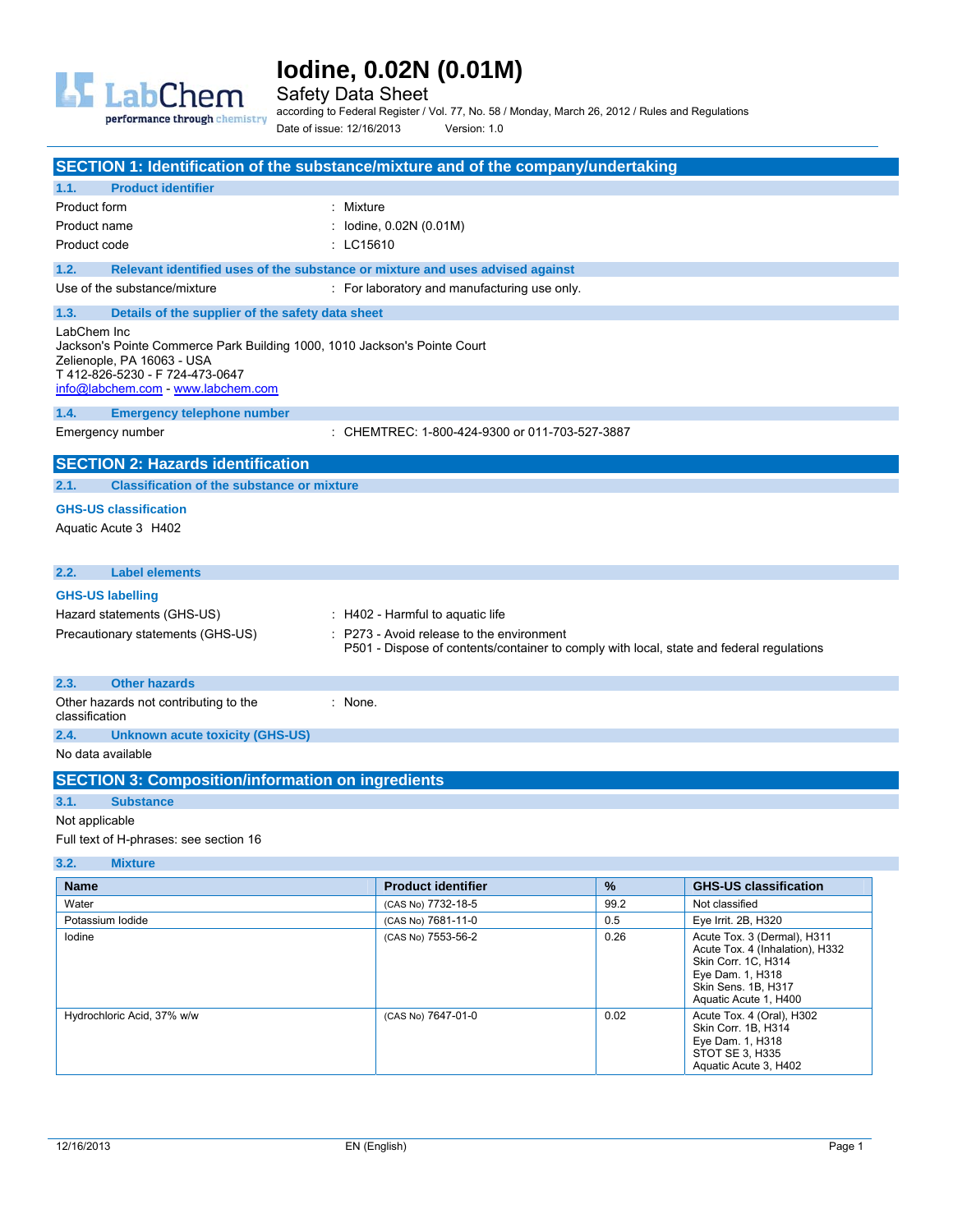Safety Data Sheet

according to Federal Register / Vol. 77, No. 58 / Monday, March 26, 2012 / Rules and Regulations

|                                     | <b>SECTION 4: First aid measures</b>                         |                                                                                                                                                                                                        |  |
|-------------------------------------|--------------------------------------------------------------|--------------------------------------------------------------------------------------------------------------------------------------------------------------------------------------------------------|--|
| 4.1.                                | <b>Description of first aid measures</b>                     |                                                                                                                                                                                                        |  |
| First-aid measures general          |                                                              | : Never give anything by mouth to an unconscious person. If you feel unwell, seek medical advice<br>(show the label where possible).                                                                   |  |
| First-aid measures after inhalation |                                                              | : Assure fresh air breathing. Allow the victim to rest.                                                                                                                                                |  |
|                                     | First-aid measures after skin contact                        | Remove affected clothing and wash all exposed skin area with mild soap and water, followed by<br>warm water rinse.                                                                                     |  |
|                                     | First-aid measures after eye contact                         | : Rinse immediately with plenty of water. Obtain medical attention if pain, blinking or redness<br>persist.                                                                                            |  |
| First-aid measures after ingestion  |                                                              | : Rinse mouth. Do NOT induce vomiting. Obtain emergency medical attention.                                                                                                                             |  |
| 4.2.<br>Symptoms/injuries           | Most important symptoms and effects, both acute and delayed  | : Not expected to present a significant hazard under anticipated conditions of normal use.                                                                                                             |  |
| 4.3.                                |                                                              | Indication of any immediate medical attention and special treatment needed                                                                                                                             |  |
| Obtain medical assistance.          |                                                              |                                                                                                                                                                                                        |  |
|                                     | <b>SECTION 5: Firefighting measures</b>                      |                                                                                                                                                                                                        |  |
| 5.1.                                | <b>Extinguishing media</b>                                   |                                                                                                                                                                                                        |  |
| Suitable extinguishing media        |                                                              | : Foam. Dry powder. Carbon dioxide. Water spray. Sand.                                                                                                                                                 |  |
| Unsuitable extinguishing media      |                                                              | : Do not use a heavy water stream.                                                                                                                                                                     |  |
| 5.2.                                | Special hazards arising from the substance or mixture        |                                                                                                                                                                                                        |  |
| Fire hazard                         |                                                              | : Not flammable.                                                                                                                                                                                       |  |
| <b>Explosion hazard</b>             |                                                              | : Not applicable.                                                                                                                                                                                      |  |
| 5.3.                                | <b>Advice for firefighters</b>                               |                                                                                                                                                                                                        |  |
| Firefighting instructions           |                                                              | : Use water spray or fog for cooling exposed containers. Exercise caution when fighting any<br>chemical fire. Avoid (reject) fire-fighting water to enter environment.                                 |  |
| Protection during firefighting      |                                                              | : Do not enter fire area without proper protective equipment, including respiratory protection.                                                                                                        |  |
|                                     | <b>SECTION 6: Accidental release measures</b>                |                                                                                                                                                                                                        |  |
|                                     |                                                              |                                                                                                                                                                                                        |  |
| 6.1.                                |                                                              | Personal precautions, protective equipment and emergency procedures                                                                                                                                    |  |
| 6.1.1.                              | For non-emergency personnel                                  |                                                                                                                                                                                                        |  |
| Protective equipment                |                                                              | : Safety glasses. Gloves.                                                                                                                                                                              |  |
| Emergency procedures                |                                                              | Evacuate unnecessary personnel.                                                                                                                                                                        |  |
| 6.1.2.                              | For emergency responders                                     |                                                                                                                                                                                                        |  |
| Protective equipment                |                                                              | : Equip cleanup crew with proper protection.                                                                                                                                                           |  |
| <b>Emergency procedures</b>         |                                                              | : Ventilate area.                                                                                                                                                                                      |  |
| 6.2.                                | <b>Environmental precautions</b>                             |                                                                                                                                                                                                        |  |
|                                     |                                                              | Prevent entry to sewers and public waters. Notify authorities if liquid enters sewers or public waters. Avoid release to the environment.                                                              |  |
| 6.3.                                | Methods and material for containment and cleaning up         |                                                                                                                                                                                                        |  |
| Methods for cleaning up             |                                                              | : Soak up spills with inert solids, such as clay or diatomaceous earth as soon as possible. Collect<br>spillage. Store away from other materials.                                                      |  |
| 6.4.                                | <b>Reference to other sections</b>                           |                                                                                                                                                                                                        |  |
|                                     | See Heading 8. Exposure controls and personal protection.    |                                                                                                                                                                                                        |  |
|                                     | <b>SECTION 7: Handling and storage</b>                       |                                                                                                                                                                                                        |  |
| 7.1.                                | <b>Precautions for safe handling</b>                         |                                                                                                                                                                                                        |  |
| Precautions for safe handling       |                                                              | : Wash hands and other exposed areas with mild soap and water before eating, drinking or<br>smoking and when leaving work. Provide good ventilation in process area to prevent formation of<br>vapour. |  |
| Hygiene measures                    |                                                              | : Do not eat, drink or smoke when using this product. Wash contaminated clothing before reuse.                                                                                                         |  |
| 7.2.                                | Conditions for safe storage, including any incompatibilities |                                                                                                                                                                                                        |  |
| Storage conditions                  |                                                              | : Keep only in the original container in a cool, well ventilated place away from : Direct sunlight.<br>Keep container closed when not in use.                                                          |  |
| Incompatible products               |                                                              | : Strong reducing agents. Ammonia. Acetaldehyde. metals. Strong bases.                                                                                                                                 |  |
| Incompatible products               |                                                              | Direct sunlight.                                                                                                                                                                                       |  |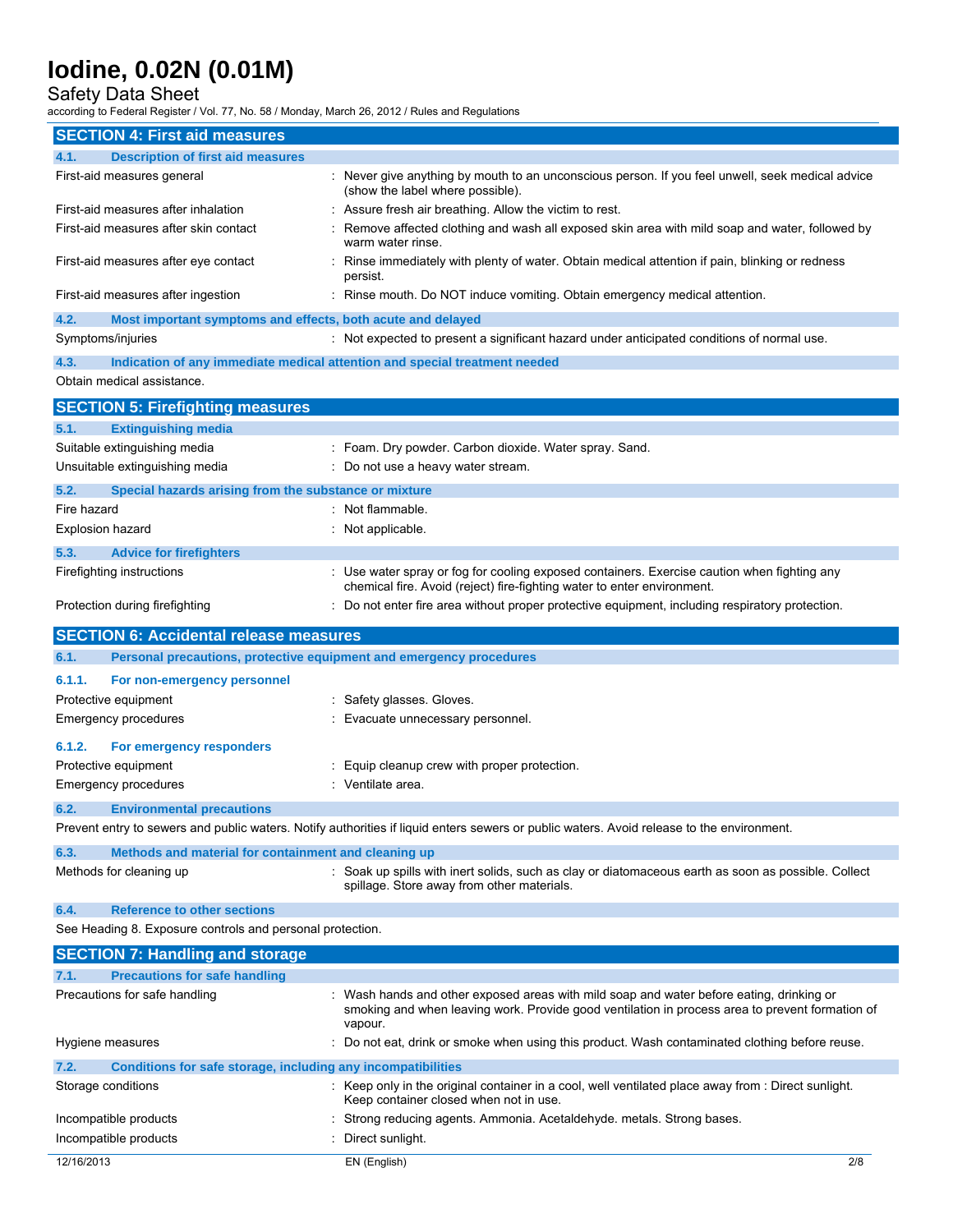## Safety Data Sheet

according to Federal Register / Vol. 77, No. 58 / Monday, March 26, 2012 / Rules and Regulations

#### **7.3. Specific end use(s)**

#### No additional information available

### **SECTION 8: Exposure controls/personal protection**

#### **8.1. Control parameters**

| lodine (7553-56-2) |                                         |                                          |
|--------------------|-----------------------------------------|------------------------------------------|
| <b>USA ACGIH</b>   | ACGIH TWA (mg/m <sup>3</sup> )          | 0.1 mg/m <sup>3</sup> Inhalable fraction |
| USA ACGIH          | ACGIH TWA (ppm)                         | 0.01 ppm Inhalable fraction              |
| USA ACGIH          | ACGIH STEL (mg/m <sup>3</sup> )         | 1 mg/m $3$                               |
| USA ACGIH          | ACGIH STEL (ppm)                        | $0.1$ ppm                                |
| USA OSHA           | OSHA PEL (Ceiling) (mg/m <sup>3</sup> ) | $\cdot$ mg/m <sup>3</sup>                |
| USA OSHA           | OSHA PEL (Ceiling) (ppm)                | $0.1$ ppm                                |

| Potassium Iodide (7681-11-0) |                                  |                 |                                          |                                                                                                                                                                                       |
|------------------------------|----------------------------------|-----------------|------------------------------------------|---------------------------------------------------------------------------------------------------------------------------------------------------------------------------------------|
| <b>USA ACGIH</b>             |                                  | ACGIH TWA (ppm) |                                          | 0.01 ppm Inhalable fraction                                                                                                                                                           |
| 8.2.                         | <b>Exposure controls</b>         |                 |                                          |                                                                                                                                                                                       |
|                              | Appropriate engineering controls |                 |                                          | : Emergency eye wash fountains and safety showers should be available in the immediate vicinity<br>of any potential exposure. Provide adequate general and local exhaust ventilation. |
|                              | Personal protective equipment    |                 | : Avoid all unnecessary exposure.        |                                                                                                                                                                                       |
| Hand protection              |                                  |                 | : Wear protective gloves.                |                                                                                                                                                                                       |
| Eye protection               |                                  |                 | : Chemical goggles or safety glasses.    |                                                                                                                                                                                       |
|                              | Respiratory protection           |                 | : Wear appropriate mask.                 |                                                                                                                                                                                       |
|                              | Other information                |                 | : Do not eat, drink or smoke during use. |                                                                                                                                                                                       |

### **SECTION 9: Physical and chemical properties**

| 9.1.<br>Information on basic physical and chemical properties |                        |
|---------------------------------------------------------------|------------------------|
| Physical state                                                | : Liquid               |
| Colour                                                        | $:$ amber.             |
| Odour                                                         | : characteristic.      |
| Odour threshold                                               | : No data available    |
| рH                                                            | : No data available    |
| Relative evaporation rate (butylacetate=1)                    | : No data available    |
| Melting point                                                 | : No data available    |
| Freezing point                                                | : No data available    |
| Boiling point                                                 | : No data available    |
| Flash point                                                   | : No data available    |
| Self ignition temperature                                     | : No data available    |
| Decomposition temperature                                     | : No data available    |
| Flammability (solid, gas)                                     | : No data available    |
| Vapour pressure                                               | : No data available    |
| Relative vapour density at 20 °C                              | : No data available    |
| Relative density                                              | : No data available    |
| Solubility                                                    | : Miscible with water. |
| Log Pow                                                       | : No data available    |
| Log Kow                                                       | : No data available    |
| Viscosity, kinematic                                          | : No data available    |
| Viscosity, dynamic                                            | : No data available    |
| <b>Explosive properties</b>                                   | : Not applicable.      |
| Oxidising properties                                          | : No data available.   |
| <b>Explosive limits</b>                                       | : No data available    |
| 9.2.<br><b>Other information</b>                              |                        |

| No additional<br>.<br>l information available<br>. |              |     |
|----------------------------------------------------|--------------|-----|
| 12/16/2013                                         | EN (English) | 3/8 |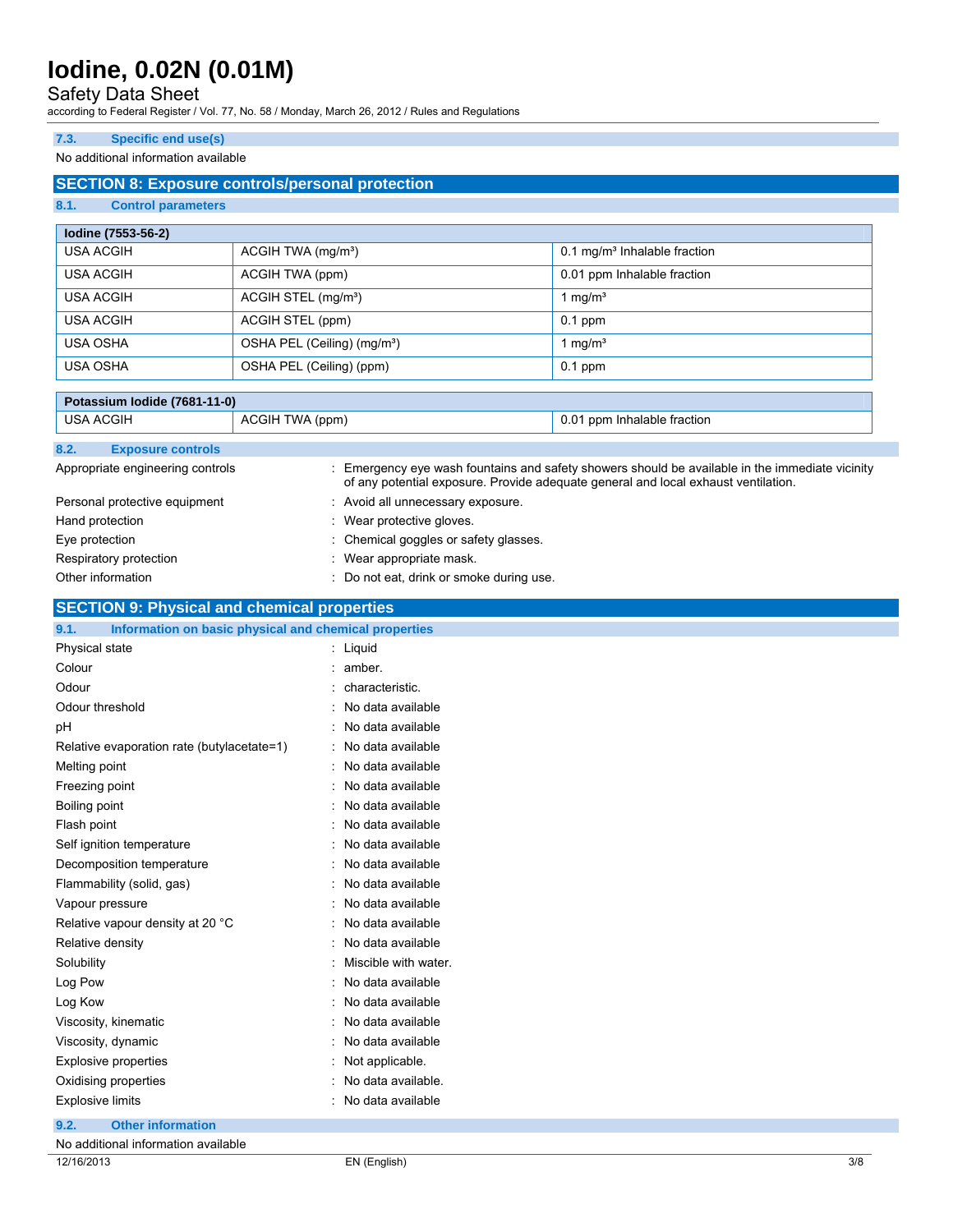### Safety Data Sheet

according to Federal Register / Vol. 77, No. 58 / Monday, March 26, 2012 / Rules and Regulations

| <b>SECTION 10: Stability and reactivity</b>            |                                                                     |  |  |
|--------------------------------------------------------|---------------------------------------------------------------------|--|--|
| <b>Reactivity</b><br>10.1.                             |                                                                     |  |  |
| No additional information available                    |                                                                     |  |  |
|                                                        |                                                                     |  |  |
| 10.2.<br><b>Chemical stability</b>                     |                                                                     |  |  |
| Stable under normal conditions.                        |                                                                     |  |  |
| <b>Possibility of hazardous reactions</b><br>10.3.     |                                                                     |  |  |
| Not established.                                       |                                                                     |  |  |
| 10.4.<br><b>Conditions to avoid</b>                    |                                                                     |  |  |
| Direct sunlight. Extremely high or low temperatures.   |                                                                     |  |  |
| 10.5.<br><b>Incompatible materials</b>                 |                                                                     |  |  |
| metals. Strong reducing agents. Ammonia. Strong bases. |                                                                     |  |  |
| 10.6.<br><b>Hazardous decomposition products</b>       |                                                                     |  |  |
| lodine vapour. Potassium oxide. Hydrogen chloride.     |                                                                     |  |  |
|                                                        |                                                                     |  |  |
| <b>SECTION 11: Toxicological information</b>           |                                                                     |  |  |
| Information on toxicological effects<br>11.1.          |                                                                     |  |  |
|                                                        |                                                                     |  |  |
| Acute toxicity                                         | : Not classified                                                    |  |  |
| Iodine (7553-56-2)                                     |                                                                     |  |  |
| LD50 oral rat                                          | 14000 mg/kg                                                         |  |  |
| LD50 dermal rat                                        | 220 mg/kg                                                           |  |  |
| ATE (dermal)                                           | 1100.000 mg/kg bodyweight                                           |  |  |
| ATE (dust, mist)                                       | 1.500 mg/l/4h                                                       |  |  |
| Water (7732-18-5)                                      |                                                                     |  |  |
| LD50 oral rat                                          | ≥ 90000 mg/kg                                                       |  |  |
| Hydrochloric Acid, 37% w/w (7647-01-0)                 |                                                                     |  |  |
| LD50 oral rat                                          | 700 mg/kg                                                           |  |  |
| LD50 dermal rabbit                                     | 5010 mg/kg                                                          |  |  |
| Skin corrosion/irritation                              | Not classified                                                      |  |  |
| Serious eye damage/irritation                          | Not classified                                                      |  |  |
| Respiratory or skin sensitisation                      | Not classified                                                      |  |  |
| Germ cell mutagenicity                                 | Not classified                                                      |  |  |
| Carcinogenicity                                        | : Not classified                                                    |  |  |
|                                                        |                                                                     |  |  |
| Hydrochloric Acid, 37% w/w (7647-01-0)                 |                                                                     |  |  |
| IARC group                                             | 3 - Not classifiable                                                |  |  |
| Reproductive toxicity                                  | : Not classified                                                    |  |  |
| Specific target organ toxicity (single exposure)       | : Not classified                                                    |  |  |
|                                                        |                                                                     |  |  |
| Specific target organ toxicity (repeated<br>exposure)  | : Not classified                                                    |  |  |
| Aspiration hazard                                      | : Not classified                                                    |  |  |
| Potential Adverse human health effects and             | : Based on available data, the classification criteria are not met. |  |  |
| symptoms                                               |                                                                     |  |  |
| <b>SECTION 12: Ecological information</b>              |                                                                     |  |  |
| 12.1.<br><b>Toxicity</b>                               |                                                                     |  |  |
|                                                        |                                                                     |  |  |
| Ecology - water                                        | : Harmful to aquatic life.                                          |  |  |
| lodine, 0.02N (0.01M)                                  |                                                                     |  |  |
| EC50 Daphnia 1                                         | 79.05 mg/l                                                          |  |  |
| Iodine (7553-56-2)                                     |                                                                     |  |  |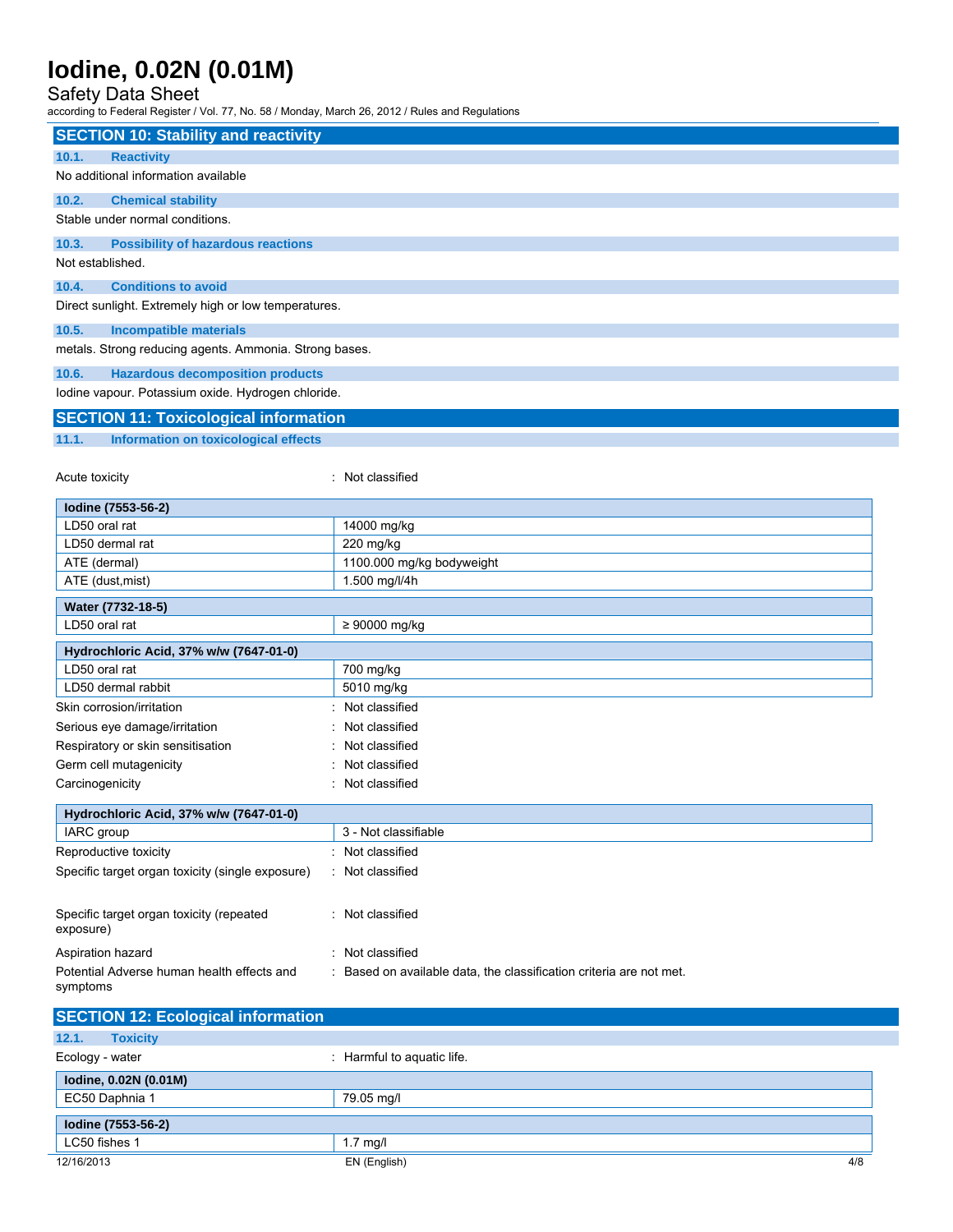### Safety Data Sheet

according to Federal Register / Vol. 77, No. 58 / Monday, March 26, 2012 / Rules and Regulations

| Iodine (7553-56-2)                                        |                                                                                                                                                               |  |
|-----------------------------------------------------------|---------------------------------------------------------------------------------------------------------------------------------------------------------------|--|
| EC50 Daphnia 1                                            | $0.2$ mg/l                                                                                                                                                    |  |
| Potassium Iodide (7681-11-0)                              |                                                                                                                                                               |  |
| LC50 fishes 1                                             | 3200 mg/l 120 h                                                                                                                                               |  |
| EC50 Daphnia 1                                            | 2.7 mg/l 24 h                                                                                                                                                 |  |
|                                                           |                                                                                                                                                               |  |
| Hydrochloric Acid, 37% w/w (7647-01-0)                    |                                                                                                                                                               |  |
| LC50 fishes 1                                             | 282 mg/l (96 h; Gambusia affinis; Pure substance)                                                                                                             |  |
| EC50 Daphnia 1<br>LC50 fish 2                             | < 56 mg/l (72 h; Daphnia magna; Pure substance)<br>862 mg/l (Leuciscus idus; Pure substance)                                                                  |  |
| TLM fish 1                                                | 282 ppm (96 h; Gambusia affinis; Pure substance)                                                                                                              |  |
|                                                           |                                                                                                                                                               |  |
| <b>Persistence and degradability</b><br>12.2.             |                                                                                                                                                               |  |
| lodine, 0.02N (0.01M)                                     |                                                                                                                                                               |  |
| Persistence and degradability                             | Not established.                                                                                                                                              |  |
| Iodine (7553-56-2)                                        |                                                                                                                                                               |  |
| Persistence and degradability                             | Not established.                                                                                                                                              |  |
| Potassium Iodide (7681-11-0)                              |                                                                                                                                                               |  |
| Persistence and degradability                             | Not established.                                                                                                                                              |  |
|                                                           |                                                                                                                                                               |  |
| Water (7732-18-5)<br>Persistence and degradability        | Not established.                                                                                                                                              |  |
|                                                           |                                                                                                                                                               |  |
| Hydrochloric Acid, 37% w/w (7647-01-0)                    |                                                                                                                                                               |  |
| Persistence and degradability                             | Biodegradability: not applicable. No (test)data on mobility of the components of the mixture<br>available.                                                    |  |
| Biochemical oxygen demand (BOD)                           | Not applicable                                                                                                                                                |  |
| Chemical oxygen demand (COD)                              | Not applicable                                                                                                                                                |  |
| ThOD                                                      | Not applicable                                                                                                                                                |  |
| BOD (% of ThOD)                                           | Not applicable                                                                                                                                                |  |
| 12.3.<br><b>Bioaccumulative potential</b>                 |                                                                                                                                                               |  |
| lodine, 0.02N (0.01M)                                     |                                                                                                                                                               |  |
| Bioaccumulative potential                                 | Not established.                                                                                                                                              |  |
| Iodine (7553-56-2)                                        |                                                                                                                                                               |  |
| Log Pow                                                   | 2.49                                                                                                                                                          |  |
| Bioaccumulative potential                                 | Not established.                                                                                                                                              |  |
|                                                           |                                                                                                                                                               |  |
| Potassium Iodide (7681-11-0)<br>Bioaccumulative potential | Not established.                                                                                                                                              |  |
|                                                           |                                                                                                                                                               |  |
| Water (7732-18-5)                                         |                                                                                                                                                               |  |
| Bioaccumulative potential                                 | Not established.                                                                                                                                              |  |
| Hydrochloric Acid, 37% w/w (7647-01-0)                    |                                                                                                                                                               |  |
| Log Pow                                                   | 0.25 (QSAR)                                                                                                                                                   |  |
| Bioaccumulative potential                                 | Low potential for bioaccumulation (Log Kow < 4).                                                                                                              |  |
| 12.4.<br><b>Mobility in soil</b>                          |                                                                                                                                                               |  |
| Hydrochloric Acid, 37% w/w (7647-01-0)                    |                                                                                                                                                               |  |
| Ecology - soil                                            | May be harmful to plant growth, blooming and fruit formation.                                                                                                 |  |
|                                                           |                                                                                                                                                               |  |
| 12.5.<br><b>Other adverse effects</b>                     |                                                                                                                                                               |  |
| Other information                                         | : Avoid release to the environment.                                                                                                                           |  |
| <b>SECTION 13: Disposal considerations</b>                |                                                                                                                                                               |  |
| 13.1.<br><b>Waste treatment methods</b>                   |                                                                                                                                                               |  |
| Waste disposal recommendations                            | Dispose in a safe manner in accordance with local/national regulations. Dispose of<br>contents/container to comply with local, state and federal regulations. |  |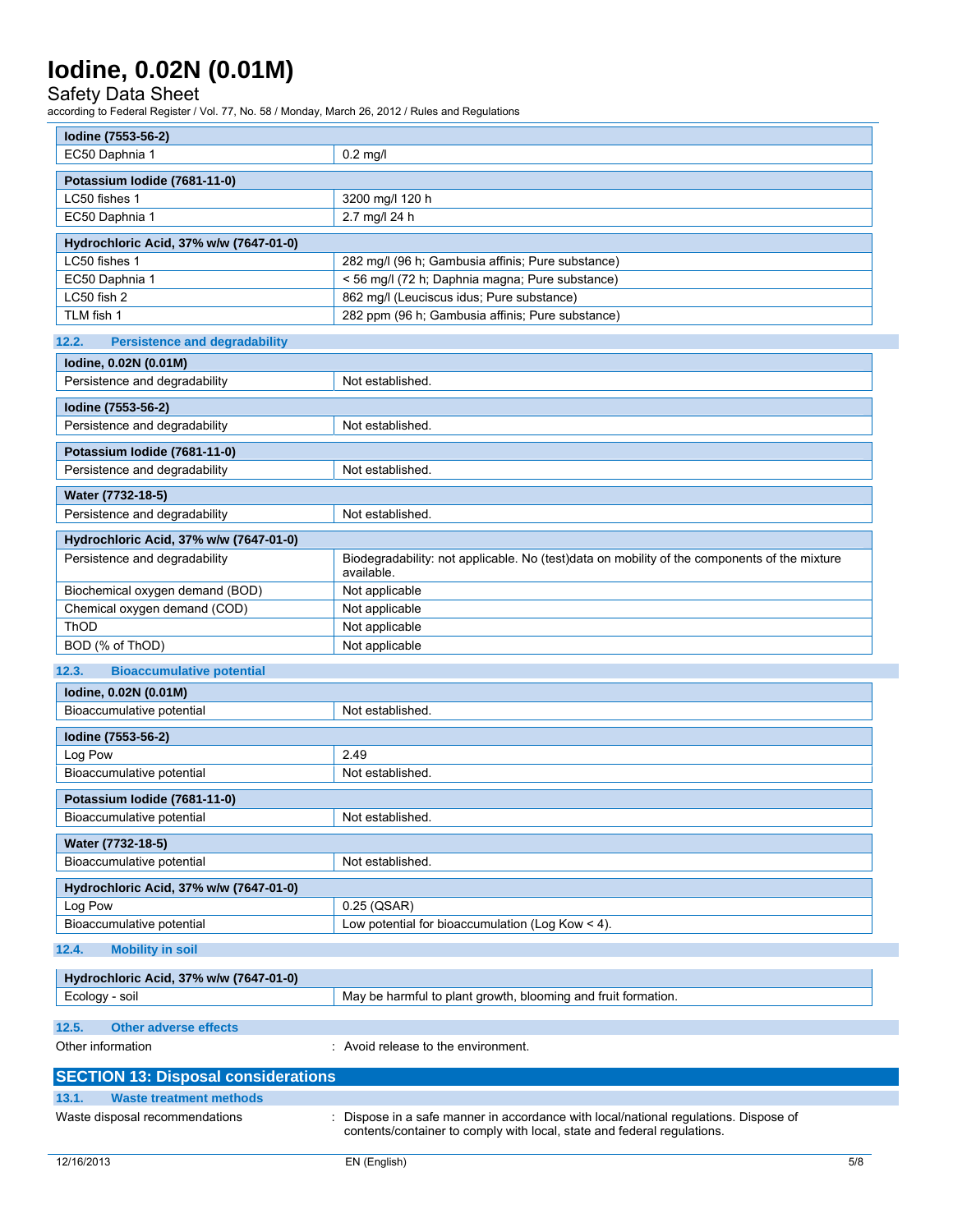Safety Data Sheet

according to Federal Register / Vol. 77, No. 58 / Monday, March 26, 2012 / Rules and Regulations Ecology - waste materials : Avoid release to the environment.

| ECOIOGY - Waste Indichais                                                 | AVOID TEIERSE ID THE EITVILDITTIELIT.                                                         |
|---------------------------------------------------------------------------|-----------------------------------------------------------------------------------------------|
| <b>SECTION 14: Transport information</b>                                  |                                                                                               |
| In accordance with DOT                                                    |                                                                                               |
| No dangerous good in sense of transport regulations                       |                                                                                               |
| <b>Additional information</b>                                             |                                                                                               |
| Other information                                                         | : No supplementary information available.                                                     |
|                                                                           |                                                                                               |
| <b>ADR</b>                                                                |                                                                                               |
|                                                                           |                                                                                               |
| Transport document description                                            |                                                                                               |
| <b>Transport by sea</b>                                                   |                                                                                               |
| No additional information available                                       |                                                                                               |
| <b>Air transport</b>                                                      |                                                                                               |
| No additional information available                                       |                                                                                               |
| <b>SECTION 15: Regulatory information</b>                                 |                                                                                               |
| 15.1. US Federal regulations                                              |                                                                                               |
|                                                                           |                                                                                               |
| Iodine (7553-56-2)                                                        |                                                                                               |
| Listed on the United States TSCA (Toxic Substances Control Act) inventory |                                                                                               |
| SARA Section 311/312 Hazard Classes                                       | Immediate (acute) health hazard                                                               |
|                                                                           | Delayed (chronic) health hazard                                                               |
| Potassium Iodide (7681-11-0)                                              |                                                                                               |
| Listed on the United States TSCA (Toxic Substances Control Act) inventory |                                                                                               |
| SARA Section 311/312 Hazard Classes                                       | Immediate (acute) health hazard<br>Delayed (chronic) health hazard                            |
|                                                                           |                                                                                               |
| Water (7732-18-5)                                                         |                                                                                               |
| Listed on the United States TSCA (Toxic Substances Control Act) inventory |                                                                                               |
| Hydrochloric Acid, 37% w/w (7647-01-0)                                    |                                                                                               |
| Listed on the United States TSCA (Toxic Substances Control Act) inventory |                                                                                               |
| RQ (Reportable quantity, section 304 of EPA's                             | 5000 lb                                                                                       |
| List of Lists):<br>SARA Section 311/312 Hazard Classes                    | Immediate (acute) health hazard                                                               |
|                                                                           |                                                                                               |
| 15.2. International regulations                                           |                                                                                               |
| <b>CANADA</b>                                                             |                                                                                               |
| lodine, 0.02N (0.01M)                                                     |                                                                                               |
| <b>WHMIS Classification</b>                                               | Uncontrolled product according to WHMIS classification criteria                               |
| Iodine (7553-56-2)                                                        |                                                                                               |
| Listed on the Canadian DSL (Domestic Sustances List) inventory.           |                                                                                               |
| <b>WHMIS Classification</b>                                               | Class E - Corrosive Material                                                                  |
|                                                                           | Class D Division 1 Subdivision B - Toxic material causing immediate and serious toxic effects |
|                                                                           | Class D Division 2 Subdivision B - Toxic material causing other toxic effects                 |
| Potassium Iodide (7681-11-0)                                              |                                                                                               |
| Listed on the Canadian DSL (Domestic Sustances List) inventory.           |                                                                                               |
| <b>WHMIS Classification</b>                                               | Class D Division 2 Subdivision B - Toxic material causing other toxic effects                 |
| Water (7732-18-5)                                                         |                                                                                               |
| <b>WHMIS Classification</b>                                               | Uncontrolled product according to WHMIS classification criteria                               |
|                                                                           |                                                                                               |
| Hydrochloric Acid, 37% w/w (7647-01-0)                                    |                                                                                               |
| Listed on the Canadian DSL (Domestic Sustances List) inventory.           |                                                                                               |
| <b>WHMIS Classification</b>                                               | Class E - Corrosive Material                                                                  |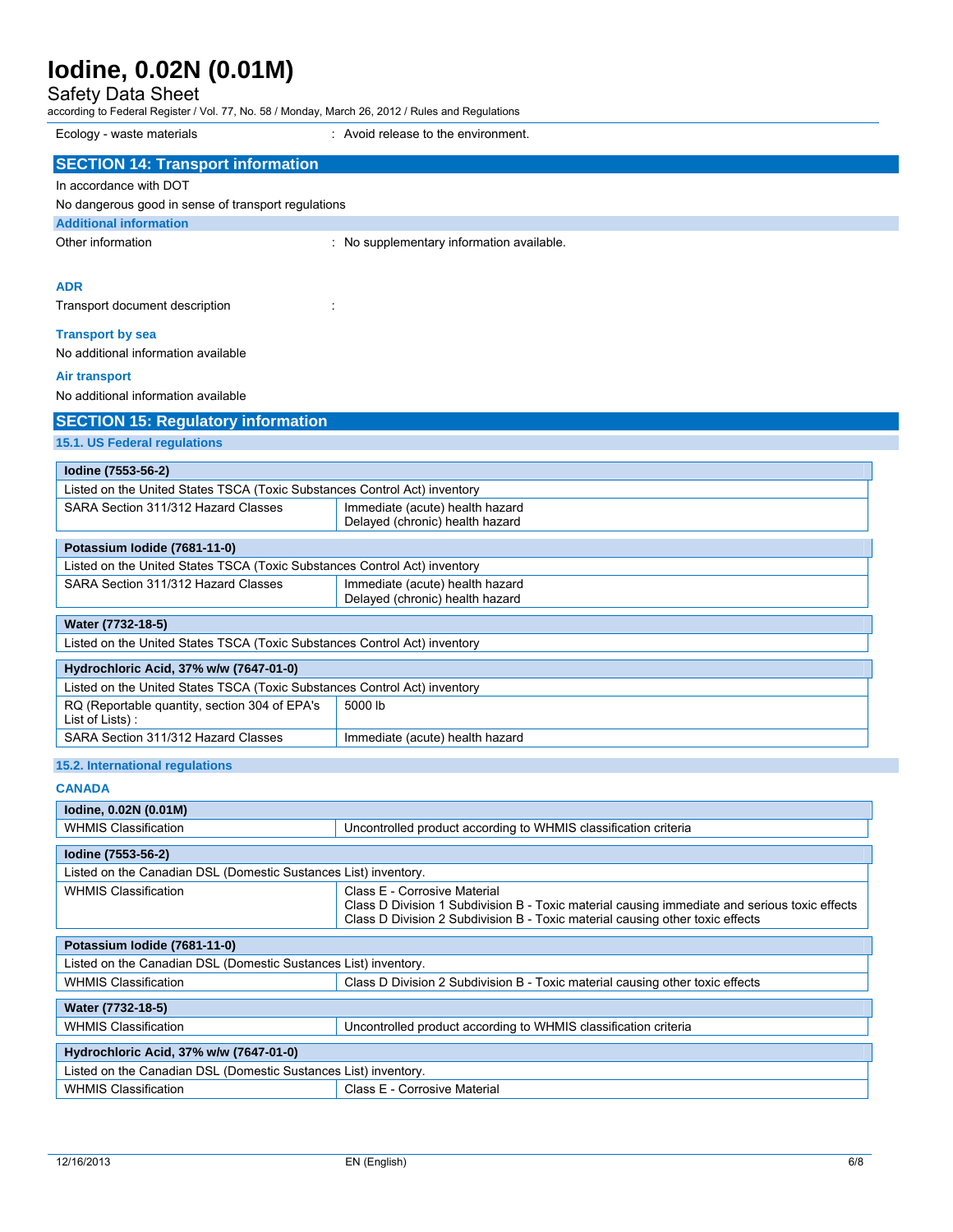### Safety Data Sheet

according to Federal Register / Vol. 77, No. 58 / Monday, March 26, 2012 / Rules and Regulations

#### **EU-Regulations**

No additional information available

#### **Classification according to Regulation (EC) No. 1272/2008 [CLP]**

#### **Classification according to Directive 67/548/EEC or 1999/45/EC**

Not classified

#### **15.2.2. National regulations**

| lodine (7553-56-2)                                |  |  |
|---------------------------------------------------|--|--|
| Listed on the Canadian Ingredient Disclosure List |  |  |
| Potassium Iodide (7681-11-0)                      |  |  |
| Listed on the Canadian Ingredient Disclosure List |  |  |
|                                                   |  |  |
| Hydrochloric Acid, 37% w/w (7647-01-0)            |  |  |
| Listed on the Canadian Ingredient Disclosure List |  |  |

#### **15.3. US State regulations**

No additional information available

## **SECTION 16: Other information**

Other information in the set of the set of the set of the set of the set of the set of the set of the set of the set of the set of the set of the set of the set of the set of the set of the set of the set of the set of the

Full text of H-phrases: see section 16:

| Acute Tox. 3 (Dermal)     | Acute toxicity (dermal), Category 3                                                           |
|---------------------------|-----------------------------------------------------------------------------------------------|
| Acute Tox. 4 (Inhalation) | Acute toxicity (inhal.), Category 4                                                           |
| Acute Tox. 4 (Oral)       | Acute toxicity (oral), Category 4                                                             |
| Aquatic Acute 1           | Hazardous to the aquatic environment - Acute Hazard, Category 1                               |
| Aquatic Acute 3           | Hazardous to the aquatic environment - AcuteHazard, Category 3                                |
| Eye Dam. 1                | Serious eye damage/eye irritation, Category 1                                                 |
| Eye Irrit. 2B             | Serious eye damage/eye irritation, Category 2B                                                |
| Skin Corr. 1B             | Skin corrosion/irritation, Category 1B                                                        |
| Skin Corr. 1C             | Skin corrosion/irritation, Category 1C                                                        |
| Skin Sens, 1B             | Sensitisation - Skin, category 1B                                                             |
| STOT SE 3                 | Specific target organ toxicity - Single exposure, Category 3,<br>Respiratory tract irritation |
| H302                      | Harmful if swallowed                                                                          |
| H311                      | Toxic in contact with skin                                                                    |
| H314                      | Causes severe skin burns and eye damage                                                       |
| H317                      | May cause an allergic skin reaction                                                           |
| H318                      | Causes serious eye damage                                                                     |
| H320                      | Causes eye irritation                                                                         |
| H332                      | Harmful if inhaled                                                                            |
| H335                      | May cause respiratory irritation                                                              |
| H400                      | Very toxic to aquatic life                                                                    |
| H402                      | Harmful to aquatic life                                                                       |